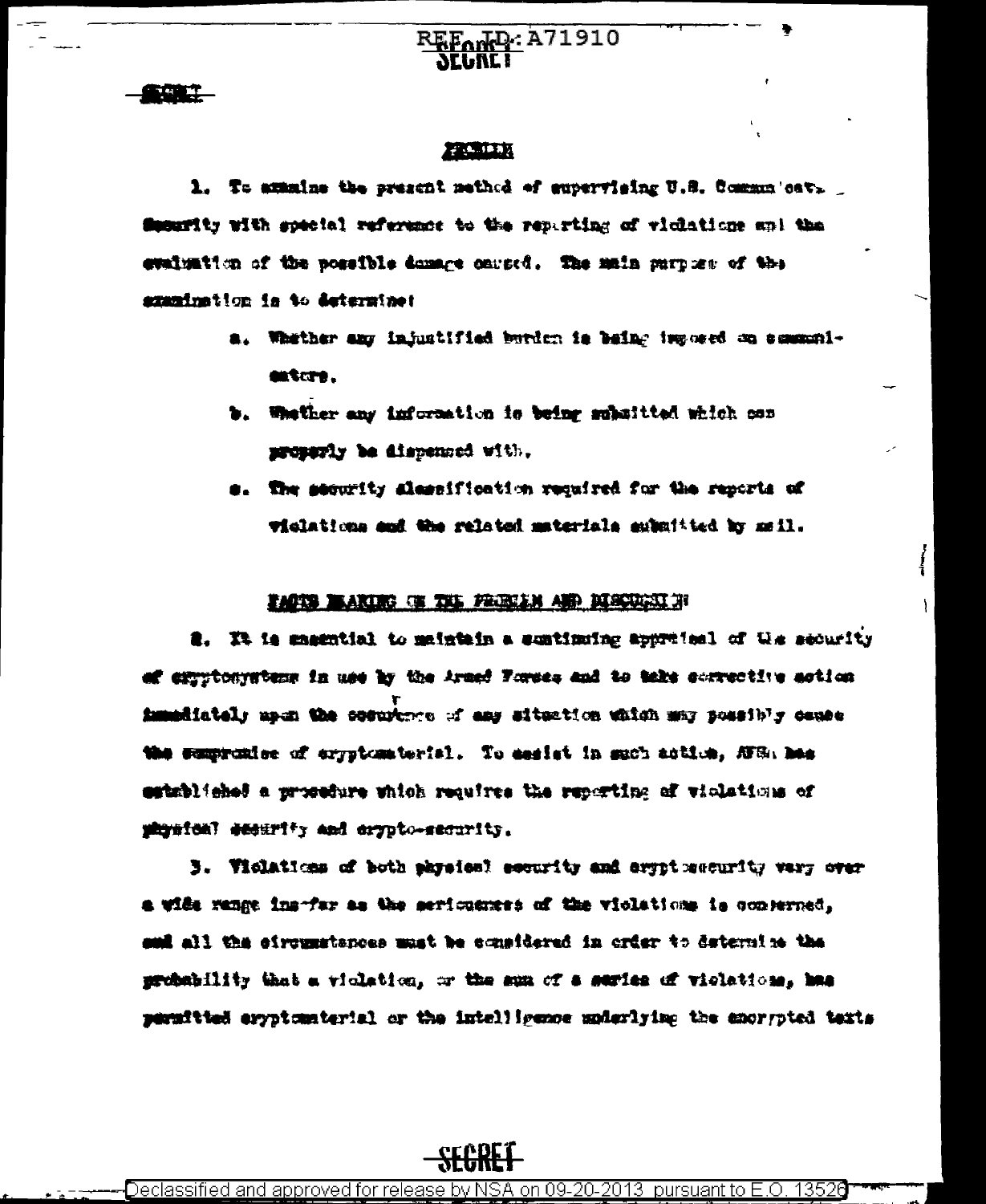# REF NPAPP1910

#### **REAL PROPE**

of memberss, to become available to meauthorized persons.

4. All instances of known or suspected physical compromies or less any reported by measure, as follows:

a. Artica cony to NIMISA.

b. Defermition copy to the Service Easiquarters.

5. In the ease of viclations of errptomeourity, ATSA has promulgated a set of guiding rules which parmit observare to determine whather:

- a. The violation is of a type which in itenif is pussibly sarious enough to result in a sompromise, or
- b. The violation is of a type equalized a prestice desperma to security, and which would have to be examined in conjunction with other violations to determine the resultant effect.

In dommedion with a. above, a further breakdown of the sulative seriousness of exyptosecurity violations and the mest of argumpy in their out ont "merimorated nighter to divide "searchine proposition" into two subcritinate entegories which govern whether message reports shall be ferential to HIRFSA with a FRIGHTY or NEERRED precedence.

6. The chosever of a smyrteviolation first determines whether the ence at hand falls under sub-paragraph a or b above, and then takes eppropriate reporting motics. If the violation is determined to fall under a, the violation is reported by message, sent as follows:

- a. To the Director, Armed Forces Security Agency, Hushington  $25.$  D. C. for action.
- b. To the station responsible for the violation for information, if a United States Armed Forces Command.
- s. To the Service headquarters for information as indicated in **Augustix A.**

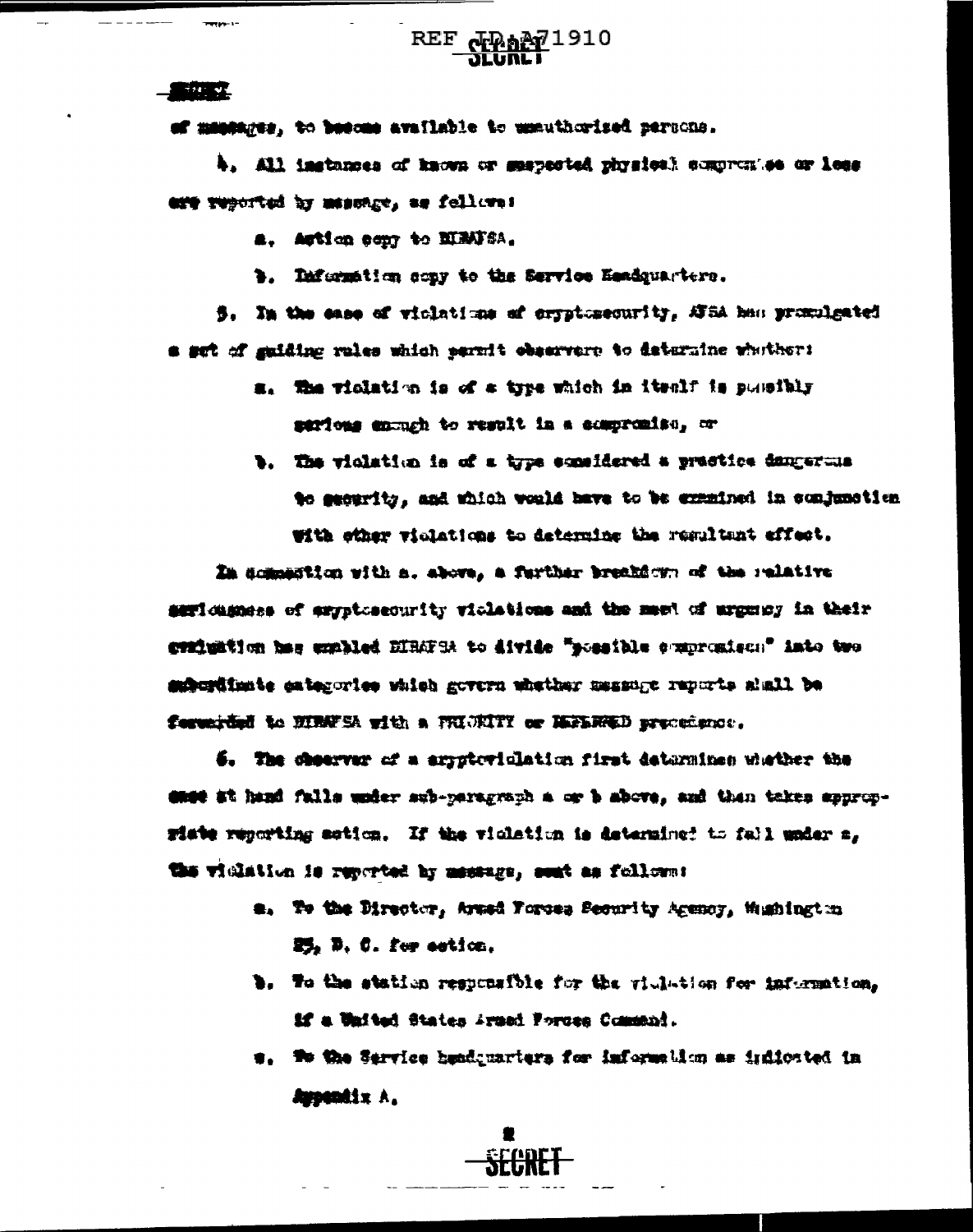# **RANGE A**

## 6. (Gentimed)

The measure to classified MCMT, unlase a TOP MCMT measure is involved. in thish same it in classified TCP SECRET. Copies of the pacental imsalved in the violation are fermatic to MIMWA hy air mail. The texts age clearified Chunk, unless a for Midner messae is involved, in which amas the text is classified TCP SMOTHT. If the violation is determined to fall under b. superts are forwarded by mail as myosified by the individual Survice presedures, with a sony being sent to Minifak,

T. In addition to the reporting of all violations bearing an the seggitty of exprimaterial, how and Air Forse holders are regulred to suhait te their rempective Sarrice Cnyptelogic Agencies, hat not to MIMGEA. mail reports of procedural errors. i.e. these violations of instructions thish affect the affleicas; of eperation by sensing loss of tim. and extra werk or conce doubt to exist as to the exact plain text in the measure. An crurice of six to sight types of prossiunal violations is listed for sook of the copytogratums promently in mot, and economences of such wiclations age reported by mail to the Army and Air Force Cryptclogic Agenuics. The U. S. Mavy does not require the reporting of such propoderal envoys.

8. With regard to the investigation of siremestances surprading Lumusa af arrytumaterial or possible sompronisme regulting from violations of physical security regulations, and resorts of violations of upptcasourity which may result in possible comprenies, the propodures within the three Sarvices are as fallows:

> 4. Within the Army and Air Ferse, as investigation is required. to determine the sirecastances and fix the responsibility. in men instance of less or physical comprenies, and in each Shitshop that's a compromise is dealayed as the result of a

> > ≸ **SEGREF**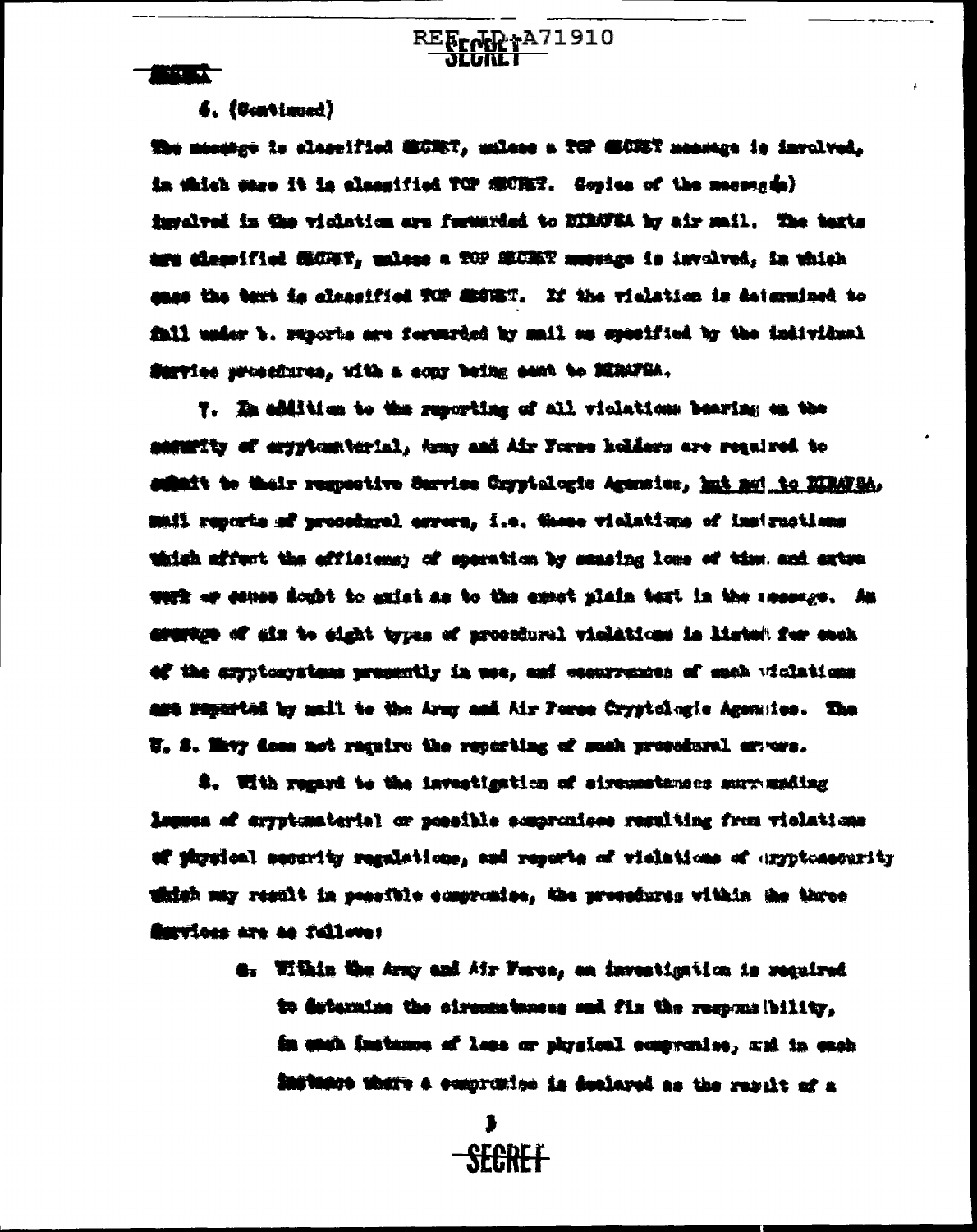#### **CTEST**

a. (Centinued) ≙.

vialation of erychosecurity.

- b. Within the Navy any case of a loss, or known as suspected steraionl compromise in investigated in accordance with Chapter 5 of EPS A. Parther, any exyptersourity vislation of a type requiring message report to DIRAFSA also requires on investisution and report to CNO.
- s. Information copies of reports of investigation are furnished **AIRAFM.**

9. The basic reasons for reporting violations of aryptessounity and mhraical security are as follower

- a. Such a procedure permits an evaluation to be made of the effect which each violation has upon the security of the system, and a determination te be made of the probability that such violations permit manuthorized personnel to gain intelligence From U. S. convenientions.
- b. Sach a procedure permits DIRAFSA and the Bervice Cryptologic Assumates to evaluate the practicability and clarity of the rules and regulations geverning physical security and eryptoamentity and to make necessary revisions in these rules. It calls attention to types of errors which may not have hewn ariginally fereseen and may jeepardize security. For example, the method of transmitting mesunge indicators in the AJAX system was found to result in an abnormally large number of messages bearing the unemciphered rotor alignment at the beginning of the message and the message indicator at the end, thus flagging

# **SFCRET**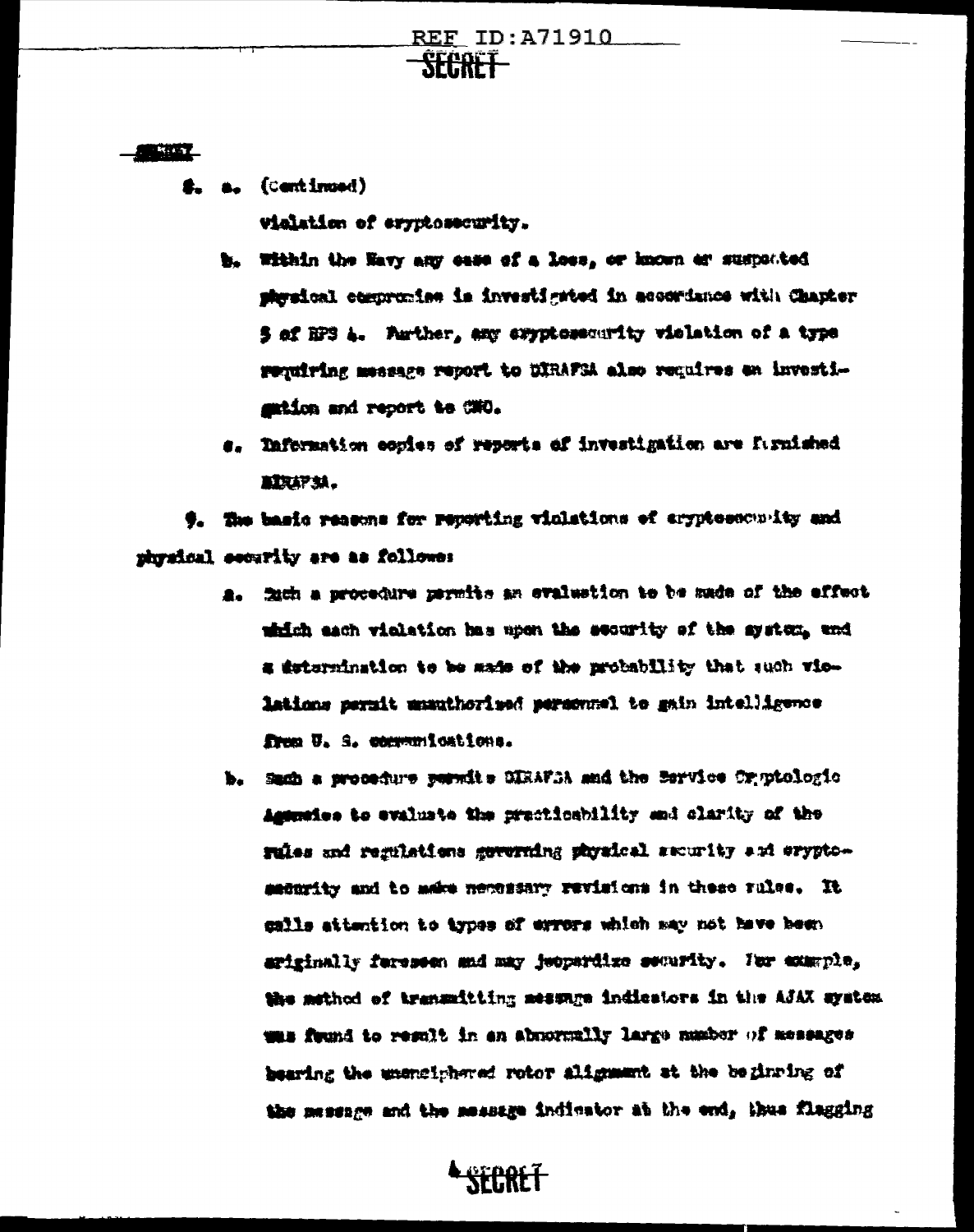#### 松照子

9. b. (Continued)

die of these as the correct rotor alignment. Hew the messing indicator is pheneticised at the baginning of the mesage and is not repeated at the end.

- d. Sich a procedure serves as a means of evaluating the afficimay and status of training of errptographic personnel, and of their amarewss of and complimes with the regulations swerning the handling, storage and use of cryptcaterial. It mermits corrective action to be taken in instances of Abnormally frequent violations.
- d. It should be pointed out that the procedure itself tends to ingresse the anareness of cryptopersonnel to the requirements of cryptosocurity and to that extent serves a useful purpose even in those instances where the probability of esperovise may be low.

10. It may be seen, from the above discussion, that an offort has hown made to segregate vislations into estegories and to establish several muthods of reporting these violations. in accordance with the mobability that the violation will rasult in declaration of compromise. This program is maintained under a continuing review and is revisei as new aryptographic prostitures are introduced or as new exyptenalytic techniques are devaloped. Nove with such an approach, it has not been passible to draw up such exact rules that the users need only report those violations which always or mently always result in a doclaration of compromise. Attached as Inclosure **1 is a minutry of the compromises actually declared by APSA since 1 Nov 1950** 

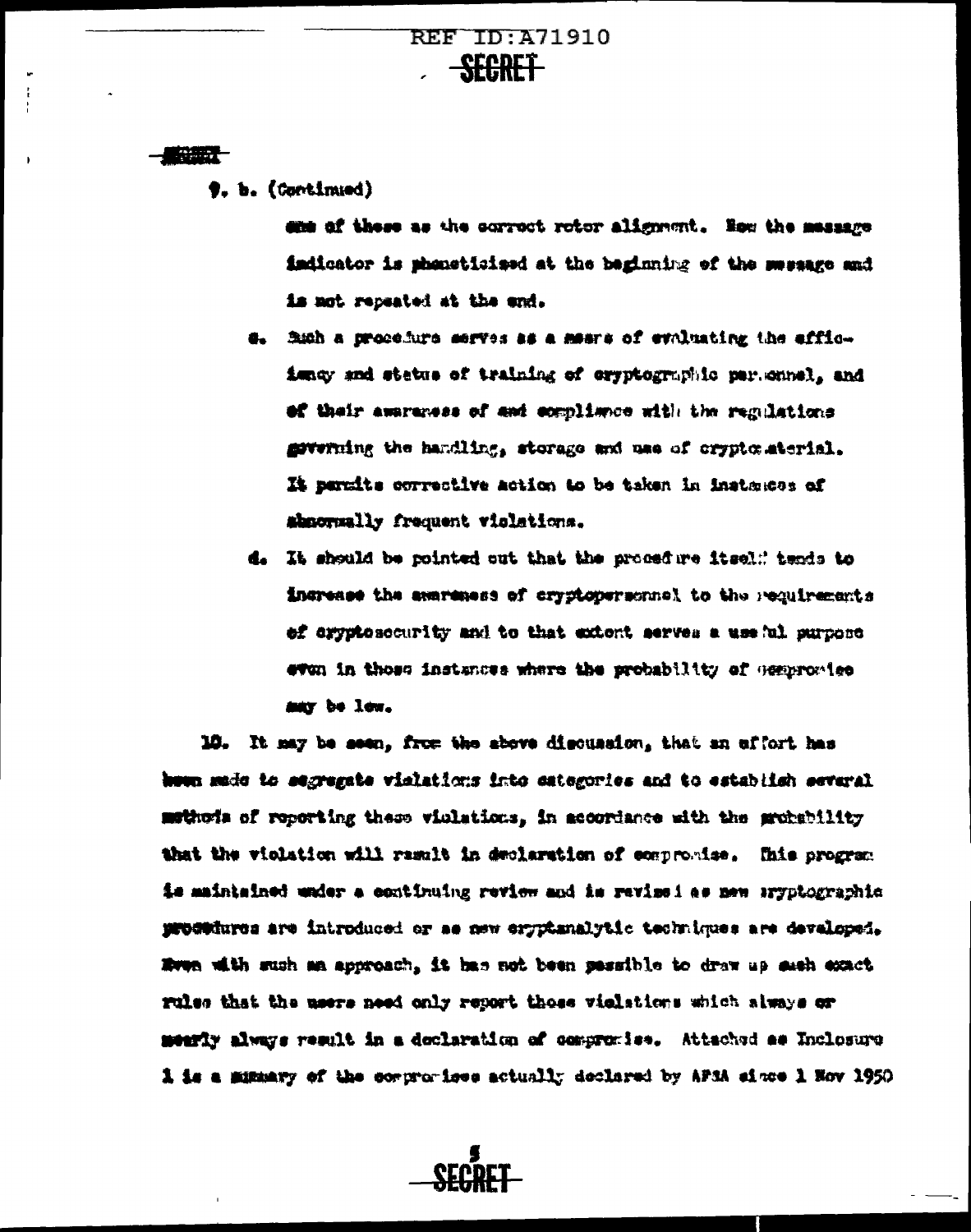### **SECOND**

10. (Continued)

an the basis of reports of violations of eryptoscourity. It will be mated that approximately 12.25 of all vislations reported by message result in edmorovise. A review of the trues of violations to be reparted by massage could be made, with the object of including in the Matings only those violations which have the greatest probability of resulting in congranice. Tuch a revision mould diminish the number of mensage reports and increase the percentage of these violations which resalt in a declaration of ecgrrowise. On the other hand, such an approach introduces the risk that occesionally a violation would scour, weigr aposial eircumstances which permit unsuthorised persons to obtain intelligence from U. 3. communications, and the violation would not be reported. On the ether hand, the list of violations for each orgotosystem could be expanded, so that virtually all violations would be reported by message, thus minirising the risk of any unreported violations and samming rapid evaluation of each ease. This approach introduces the preblems of interference with eparations, a greatly increased volume of museage reports and, in the case of the Mavy, a large increase is the mumber of investigations.

11. In the final analysis, the determination of what violations of the rules governing the physical and cryptosecurity of eryptonaterial shall be reported, and what urgency is to be given thore violations determined as requiring a report, is based on the following considerations: